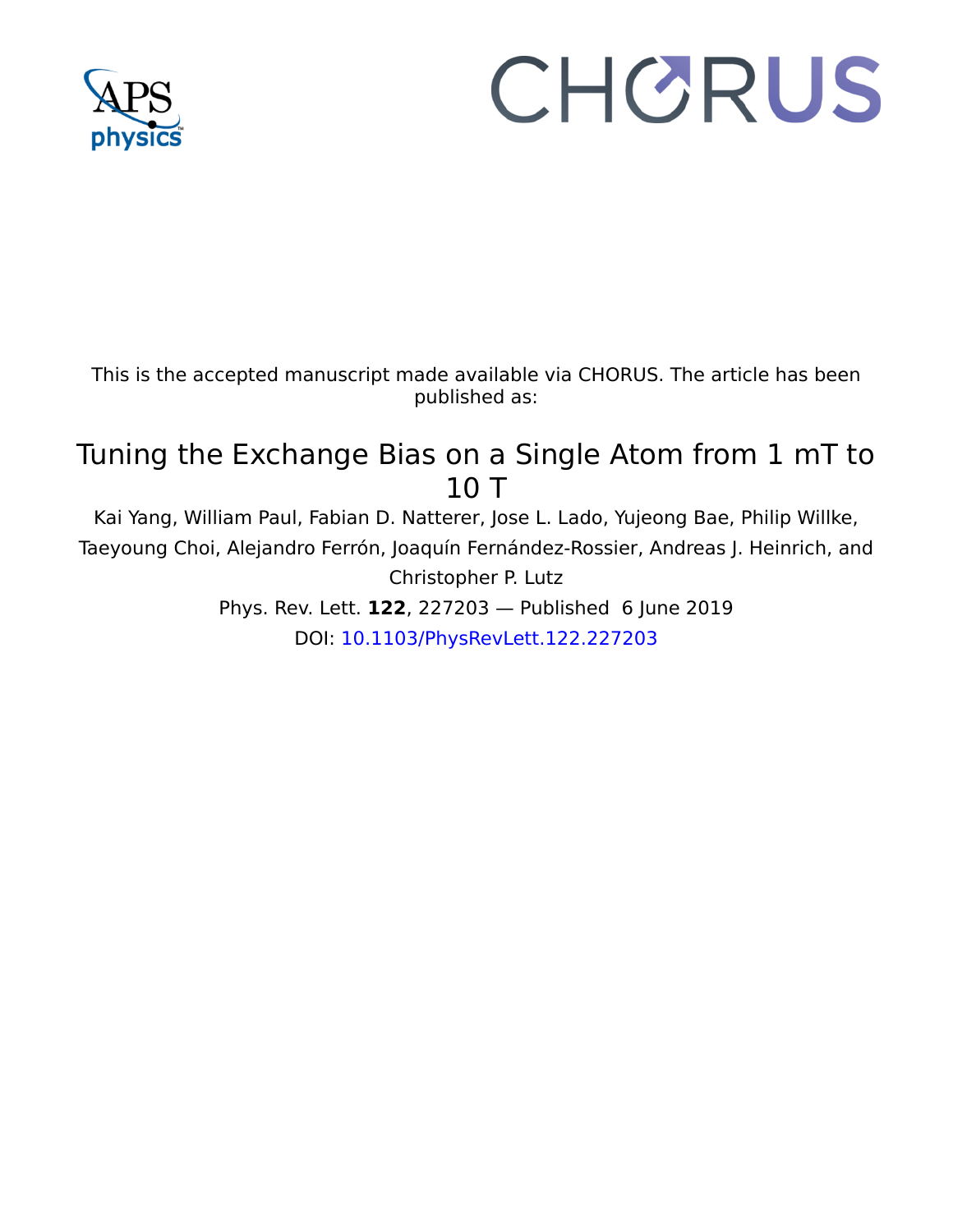## **Tuning the exchange bias on a single atom from 1 mT to 10 T**

Kai Yang<sup>1</sup>, William Paul<sup>1</sup>, Fabian D. Natterer<sup>1,2</sup>, Jose L. Lado<sup>3</sup>, Yujeong Bae<sup>1,4,5</sup>, Philip Willke<sup>1,4,5</sup>, Taeyoung Choi<sup>4,5</sup>, Alejandro Ferrón<sup>6</sup>, Joaquín Fernández-Rossier<sup>7,8</sup>, Andreas J. Heinrich<sup>4,5,\*</sup>, and Christopher P. Lutz1,\*

1IBM Almaden Research Center, San Jose, CA 95120, USA 2Physik-Institut, University of Zurich, CH-8057 Zurich, Switzerland 3Institute for Theoretical Physics, ETH Zurich, 8093 Zurich, Switzerland 4Center for Quantum Nanoscience, Institute for Basic Science (IBS), Seoul 03760, Republic of Korea 5Department of Physics, Ewha Womans University, Seoul 03760, Republic of Korea 6Instituto de Modelado e Innovación Tecnológica (CONICET-UNNE), and Facultad de Ciencias Exactas, Naturales y Agrimensura, Universidad Nacional del Nordeste, Avenida Libertad 5400, W3404AAS Corrientes, Argentina 7QuantaLab, International Iberian Nanotechnology Laboratory (INL), Avenida Mestre José Veiga, 4715-310 Braga, Portugal 8Departamento de Física Aplicada, Universidad de Alicante, San Vicente del Raspeig 03690, Spain

\* Corresponding authors: A.J.H. (heinrich.andreas@qns.science) and C.P.L. (cplutz@us.ibm.com)

**Shrinking spintronic devices to the nanoscale ultimately requires localized control of individual atomic magnetic moments. At these length scales, the exchange interaction plays important roles, such as in the stabilization of spin-quantization axes, the production of spin frustration, and creation of magnetic ordering. Here, we demonstrate the precise control of the exchange bias experienced by a single atom on a surface, covering an energy range of four orders of magnitude. The exchange interaction is continuously tunable from milli-eV to micro-eV by adjusting the separation between a spin-1/2 atom on a surface and the magnetic tip of a scanning tunneling microscope (STM). We seamlessly combine inelastic electron tunneling spectroscopy (IETS) and electron spin resonance (ESR) to map out the different energy scales. This control of exchange bias over a wide span of energies provides versatile control of spin states, with applications ranging from precise tuning of quantum state properties, to strong exchange bias for local spin doping. In addition we show that a time-varying exchange interaction generates a localized AC magnetic field that resonantly drives the surface spin. The static and dynamic control of the exchange interaction at the atomic-scale provides a new tool to tune the quantum states of coupled-spin systems.** 

Exchange interaction between magnetic atoms gives rise to exotic forms of quantum magnetism such as quantum spin liquids [1], and spin transport in magnetic insulators [2, 3]. It is also of great technological importance in tailoring magnetic devices [4-8]. For instance, in magnetic read heads, a ferromagnetic layer is "biased" to a specific magnetization direction by strong exchange coupling to an antiferromagnetic layer [4]. Weaker exchange interaction also plays an important role, in the spin dynamics of quantum magnets [9], in giant magnetoresistance devices [10], and in magnetic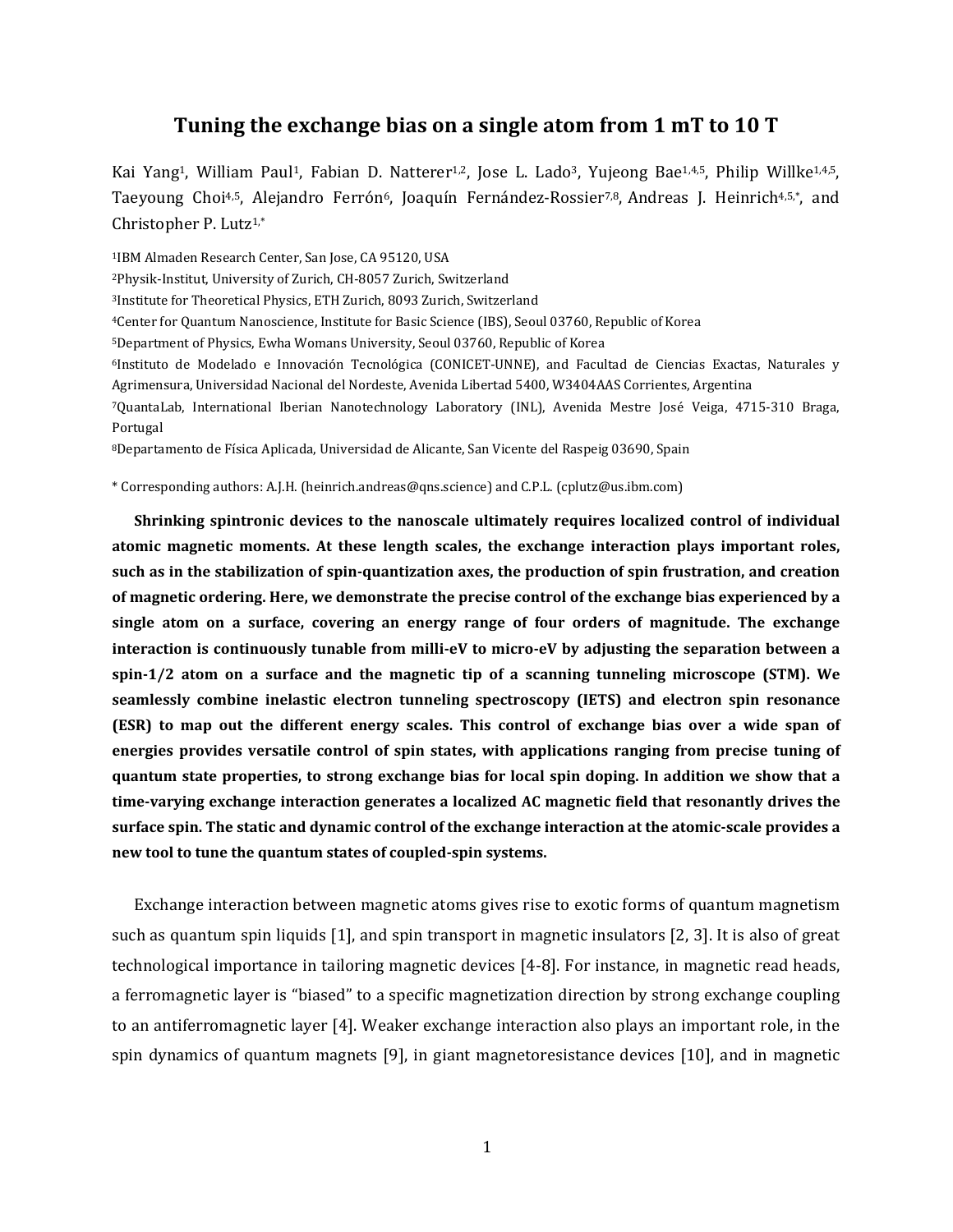phases of coupled spins that depend on next-nearest-neighbor interactions such as spin chains [11] and spin glasses [12].

The size of the active center of electronic devices is moving toward the world of single atoms and single molecules, where magnetic nanostructures such as atomic dimers and clusters are contenders for novel data storage [13], spintronic devices [14, 15] and quantum computing applications [16]. When addressing the spin states of single atoms, the stability and orientation of the spin-quantization axis is critical [17]. The magneto-crystalline anisotropy usually defines the quantization axis in atoms [18, 19], but is sensitive to the electrostatic perturbations within the local crystal field [20, 21]. A versatile alternative to establish a preferred spin axis is to apply the exchange bias at the single-atom level [22, 23]. The exchange interaction, stemming from the overlap of electronic wave functions, is exponentially localized at the atomic scale and may thus be controlled over a large energy range by adjusting the interatomic distance [24, 25], providing a route towards tailored spin-based devices and materials [26].

Scanning tunneling microscopy (STM) is a powerful tool to study exchange interactions between atoms on surfaces [23, 27-29], by measuring changes in Kondo screening [27], energy relaxation times [23], and spin excitations using inelastic electron tunneling spectroscopy (IETS) [30]. To overcome the limitation of a discrete set of interatomic separations imposed by the substrate lattice, one spin center can be transferred to the STM tip, permitting continuous variation of the exchange interaction with surface adatoms [23, 28]. However, in previous studies, the precise characterization of the exchange interaction is indirect, and obscured by the competition with other interactions, such as the magneto-crystalline anisotropy present in large-spin systems [23], and the Kondo effect from the scattering electrons [27, 28].

Here, we choose a spin-1/2 atom, which is free of magneto-crystalline anisotropy [31], and decouple it from the metal substrate by using a thin insulator. This allows us for the first time to directly sense its exchange interaction with the spin center attached to the STM tip, by observing the position of the conductance steps in IETS. We observe an exponential decay of the exchange magnetic field as the tip is withdrawn from near point-contact with the atom.

However, the short decay length of the exchange interaction restricts IETS investigations to closely coupled spins, given its limited energy resolution  $(\sim meV)$  [32]. We extend our spectroscopic energy range further by 3 more orders of magnitude by employing electron spin resonance (ESR) in STM, which yields an energy resolution down to  $\sim$ 100 neV [31, 33-38]. We further show that the time-varying exchange interaction can be used to resonantly control a single spin.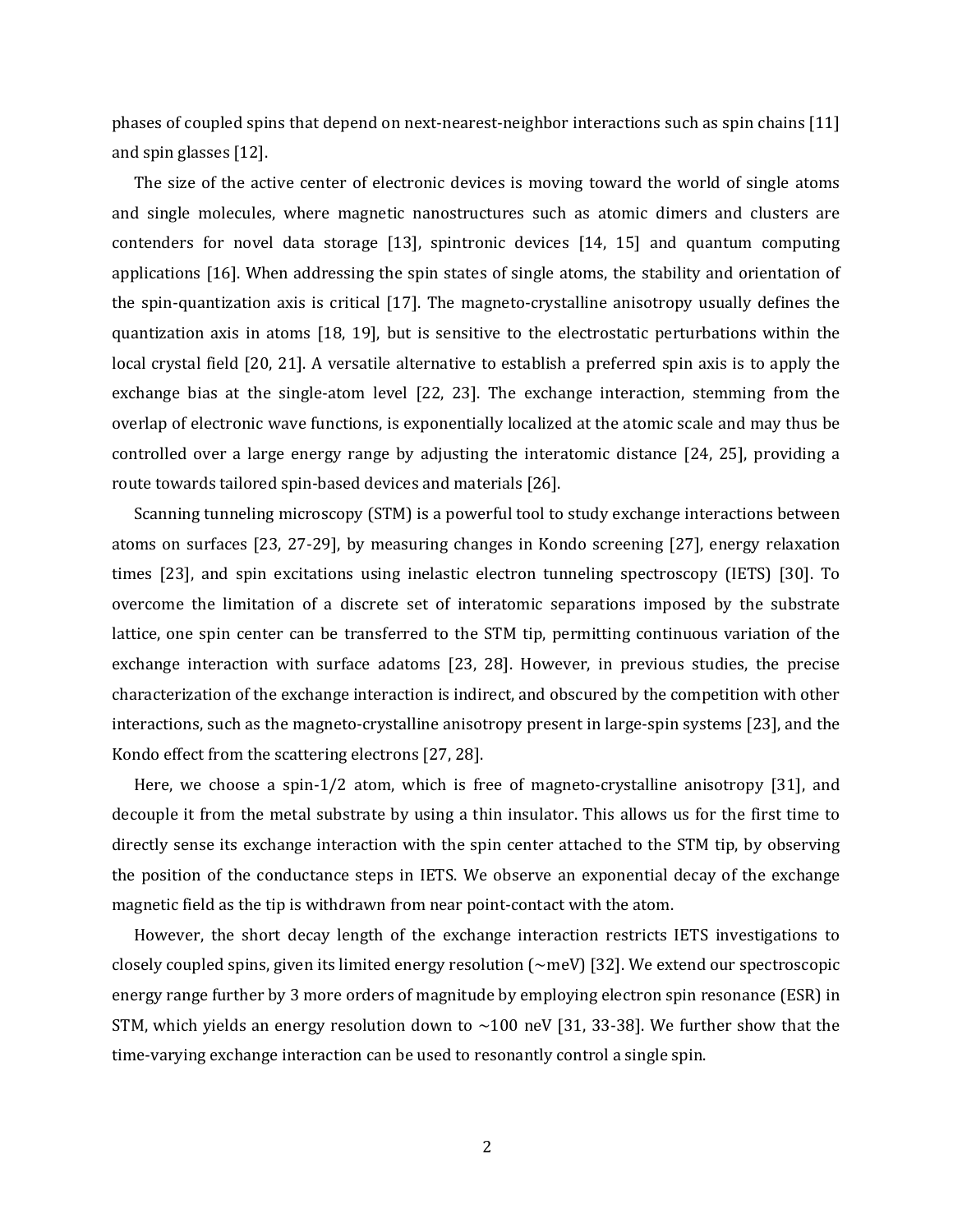We measure the coupling between a Ti and an Fe atom, where the Ti atom is placed on a bilayer MgO grown on Ag(001) and the Fe atom is attached to the metallic STM tip [Fig. 1(b)]. The unique advantage of this arrangement is the continuous variation of the interaction strength through the tip-sample distance *z* [23, 28]. We study Ti atoms at the oxygen sites of the MgO lattice [31, 38]. The MgO layer improves the energy relaxation time  $(T_1)$  [39], which leads to sharper energy levels, such that spin transitions become accessible via IETS measurement at 0.6 K.



FIG. 1. Measurement setup of the exchange interaction between two atoms. (a) Constant current STM image of Ti and Fe atoms on a bilayer MgO on Ag(001) (set point:  $V_{\text{DC}} = 50$  mV,  $I_{\text{DC}} = 10$  pA). (b) Schematic showing a Ti atom on MgO and an Fe atom attached to the apex of the STM tip. The solid arrows indicate the orientations of the respective magnetic moments. The exchange interaction *J* is indicated by the red curve. A radio-frequency voltage drives the ESR of the Ti atom. The external magnetic field  $B_{ext}$  is applied ~8° out of the plane of the substrate. Bottom right: Energy level diagram showing the Zeeman energy of the Ti spin as a function of magnetic field.

Each Ti adatom is a spin *S* = 1/2 system (due to an attached hydrogen atom) [31] for which the absence of magneto-crystalline anisotropy [19, 31] means that the orientation of the quantization axis is determined by the effective magnetic field at the location of the Ti adatom. The magnetic field lifts the degeneracy of the two spin directions by the Zeeman effect, to give states labeled |0) and |1) [Fig. 1(b), lower right] having magnetic quantum numbers  $m_s = -1/2$  and  $+1/2$ . In contrast, the Fe spin on the STM tip can be treated classically as a statistical average  $\langle S_{\text{tin}}\rangle$  [23, 40] due to the fast fluctuations of Fe spin, which results from the interaction with the conduction electrons in the metal tip. Due to the local magnetic anisotropy of the Fe atom, the direction of  $\langle S_{\rm tip} \rangle$ is in general tilted from  $B_{ext}$ . As is shown below, this tilting is essential to drive the ESR of the Ti.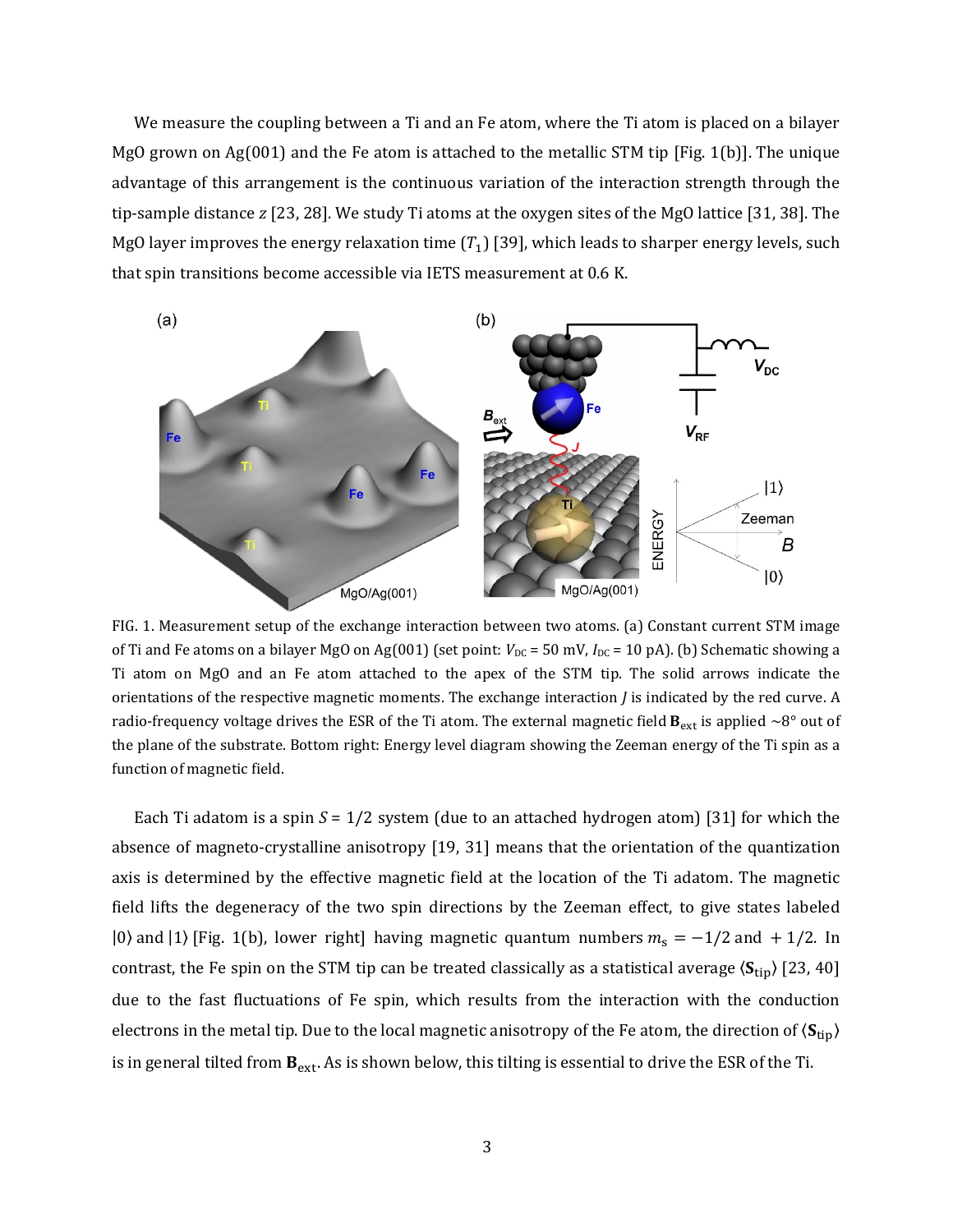We described the exchange coupling between Ti and the tip spin with  $\frac{S_{\text{tip}}}{S}$ . S, where the coupling constant  $\tilde{I}$  sensitively depends on the tip-Ti distance  $\tilde{Z}$ . From the point of view of the Ti atom, this exchange coupling with the tip can be viewed as an effective magnetic field  $B_{\text{tip}} =$  $J(\mathbf{S}_{tip})/(g\mu_B)$ , where g is the g-factor of the Ti spin, and  $\mu_B$  is one Bohr magneton. The total magnetic field on the Ti atom is then  $B = B_{ext} + B_{tip}$ . Here, the local magnetic field  $B_{tip}$  acts as an exchange bias on the Ti atom by modifying the Zeeman energy. We control  $B_{tip}$  by varying the tip height and characterize  $B_{tip}$  via IETS and ESR in the following.



FIG. 2. IETS and ESR spectra as a function of tip-Ti distance. (a) IETS spectra on a Ti adatom using a magnetic tip (*T* = 0.6 K). Black curves are fits to IETS line shapes [32]. Height *z* = 0 corresponds to the point-contact (conductance of  $\sim$  0.1 µS), and the decay constant of the junction conductance is  $\sim$  0.52 Å [Fig. S1 [41]]. Inset: Schematic showing the broadening of the conductance step by the temperature. (b) ESR spectrum recorded on a Ti atom (set point:  $V_{DC}$  = 50 mV,  $I_{DC}$  = 10 pA,  $V_{RF}$  = 20 mV, T = 1.2 K). (c) ESR spectra at different tip heights (set point:  $V_{\text{DC}}$  = 50 mV; *T* = 0.6 K,  $B_{\text{ext}}$  = 0.9 T). The spectra are normalized to the same ESR amplitude for clarity. The black curves are fits to asymmetric Lorentzian line shapes [31].

IETS spectra on the Ti atom show a pair of conductance steps placed symmetrically about zero bias [Fig. 2(a), top], which originates from spin-flip excitations from  $|0\rangle$  to  $|1\rangle$ . The steps are absent at zero magnetic field and shift to larger voltages at higher magnetic field, as was confirmed with IETS using a non-magnetic tip [42]. The IETS step position is a direct measure of the Zeeman splitting [42]. The asymmetry of step heights for opposite voltage polarities is due to the selection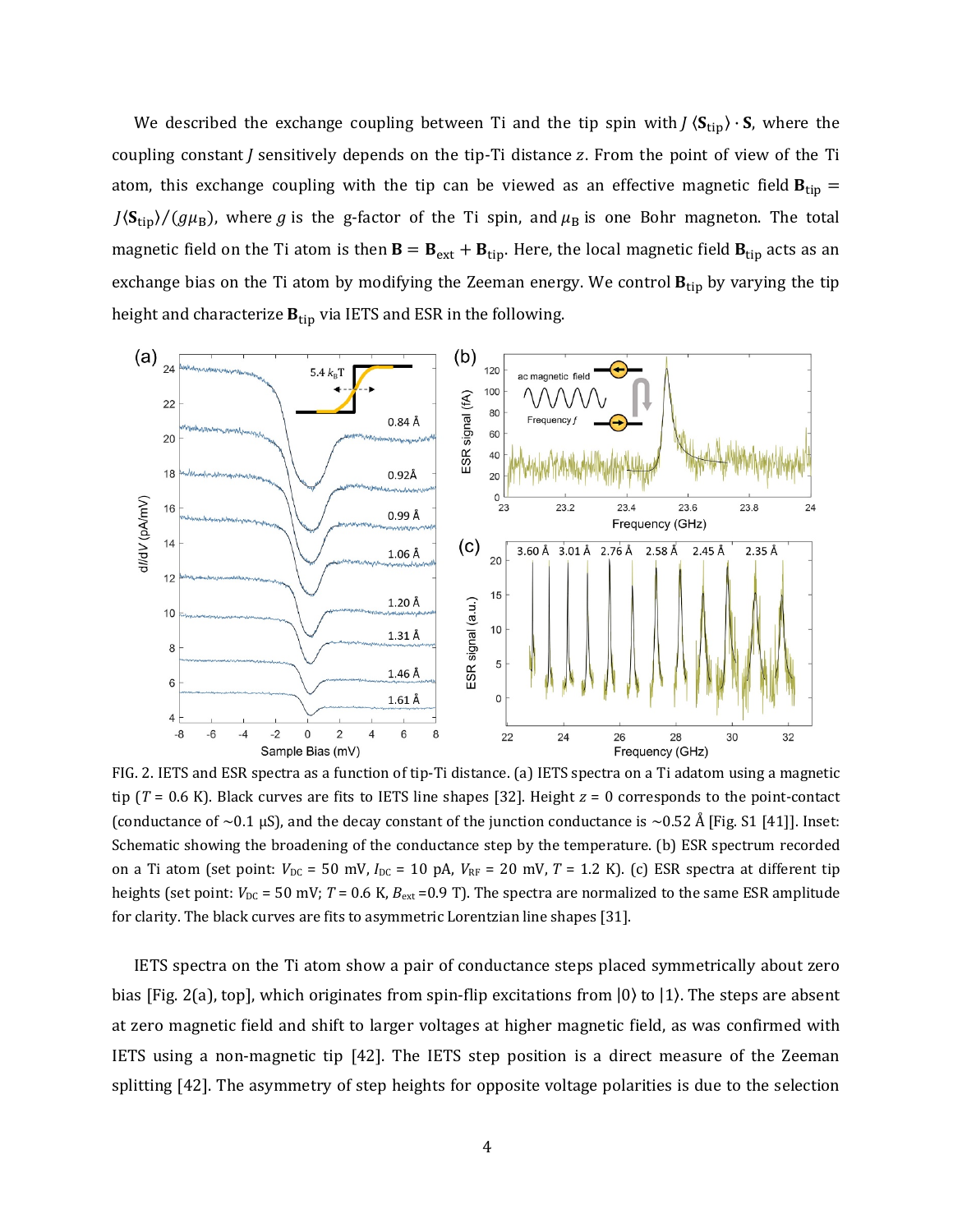rule for spin excitations [43]. The ratio of the step heights yields the magnitude and sign of the spin polarization of the magnetic tip [43], which we find to be typically 15–35% for Fe-terminated tips.

As shown in Fig. 2(a), when the magnetic tip is moved farther away from the Ti atom (from  $z \approx 0.84$  Å to 1.61 Å), the conductance steps shift to lower energies until they become undetectable at  $\sim$ 0.2 meV, where the step width exceeds their separation. This reduction is a consequence of the decreasing magnitude of the tip magnetic field  $B_{\text{tip}}$  as the tip is retracted. The step position is determined reliably when it is at an energy larger than the thermal line broadening  $5.4k_BT \approx$ 0.28 meV (at 0.6 K) [32]. When the tip is retracted farther, the determination of the step positions by IETS becomes difficult due to the thermally broadened Fermi-Dirac distributions of tip and sample [see error bars in Fig. 3(a)].

We continue to measure the Ti-tip exchange coupling for larger distances via the ESR technique [33], by sweeping the frequency of a radio-frequency (RF) voltage  $V_{RF}$  [Fig. 1(b)]. Our use of ESR overcomes the temperature-limited energy resolution of IETS since the ESR resolution is determined by  $T_2$ , the quantum coherence time [33]. Here  $T_2$  of the Ti spin is limited by the scattering of electrons that pass through the MgO barrier from the Ag substrate [39], and in this experiment, the energy resolution is much better than  $k_B T$ , by a factor of ~1000. The bandwidth of our ESR setup is limited to  $\sim$  30 GHz, corresponding to  $\sim$  0.12 meV as the highest ESR accessible energy. We next focus on the frequency of the ESR peak, which corresponds to the total Zeeman energy of the Ti spin. With larger tip-sample separation the Zeeman energy becomes inaccessible to the IETS measurements; and when the Zeeman splitting drops below  $\sim 0.12$  meV it becomes accessible to our ESR investigation. In Fig. 2(c), we show that as the tip is retracted from  $z \approx 2.3 \text{ Å}$ to 3.6 Å, the ESR peaks shift down from  $\sim$  30 to 23 GHz (124 to 95 µeV).

Both the IETS step energies and the ESR peak positions directly indicate the total Zeeman energy ( $E_{\text{total}}$ ) experienced by the Ti atom, including the Zeeman energy due to both  $B_{\text{ext}}$  and  $B_{\text{tip}}$ :  $E_{ext} = g\mu_B B_{ext}$  and  $E_{tip}(z) = g\mu_B B_{tip}(z)$ . Assuming exchange coupling between the tip and the Ti atom, we expect exponential dependence on the tip height:  $E_{\text{tip}}(z) \propto \exp(-z/d_{\text{exch}})$ . In Fig. 3(a), we display  $E_{total}$  as a function of tip-Ti distance measured by IETS and ESR. By fitting  $E_{total}$  with an exponential function and a vertical offset, we find the decay length  $d_{\text{exch}} = 0.42 \pm 0.02$  Å. Different magnetic tips show similar decay constants [Fig. S3 [41]]. The asymptotic value of  $E_{total}(z)$ (~92.9 µeV) corresponds to the absence of the tip field and represents  $E_{ext}$  alone [Fig. 3(a)]. This allows us to calculate the g-factor of the Ti spin, which yields  $g = E_{ext}/(B_{ext} \mu_B) = 1.8$ , in agreement with the independent measurement of dipole-coupled Ti-Ti atoms on MgO [31]. Note that the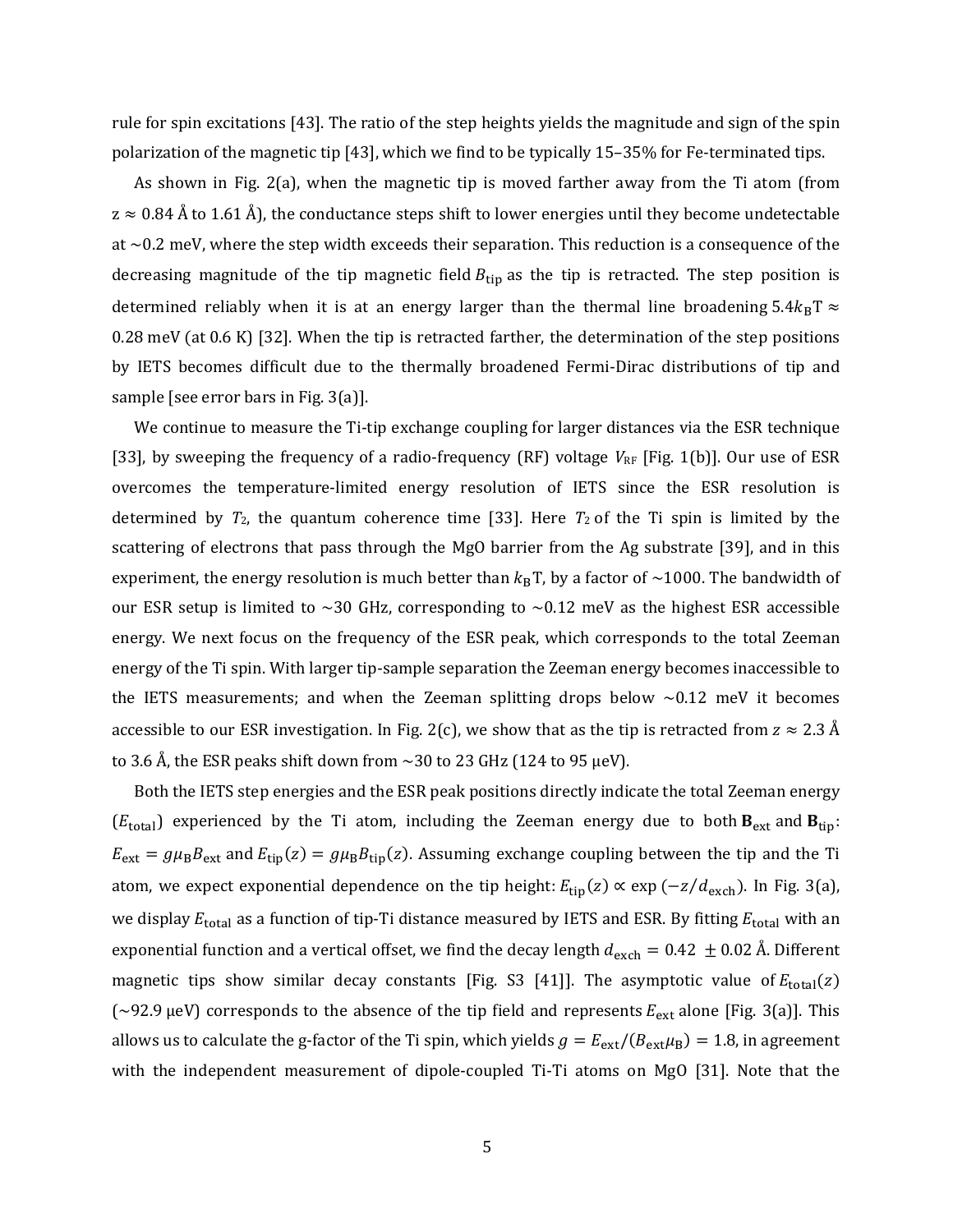monotonic increase of  $E_{total}$  with decreasing tip height indicates ferromagnetic coupling between the tip and Ti spin, which probably arises from the direct exchange interaction.



FIG. 3. Exchange interaction as a function of tip-to-atom distance. (a)  $E_{total}$  of a single Ti atom under a magnetic tip as a function of the tip-Ti distance. Symbols represent the Zeeman energy determined from IETS (blue circles) and ESR (light-green circles). The solid line is an exponential fit. The asymptotic value is 92.9  $\mu$ eV indicated by the dashed line. (b)  $E_{\text{tip}}$  and  $B_{\text{tip}}$  as a function of the tip-Ti distance (log scale on the *y* axes). The data are extracted from (a) by subtracting the asymptotic value. The solid line is an exponential fit. The error bars are determined by the fitting uncertainties of the IETS step positions and the ESR frequencies.

We extract the exchange coupling energy  $E_{\text{tip}}(z)$  from  $E_{\text{total}}(z)$  by subtracting the asymptotic value  $E_{ext}$ , and plot it in Fig. 3(b). The exchange coupling notably covers the energy range of four orders of magnitude from  $\sim 10^{-7}$  eV to  $\sim 10^{-3}$  eV [Fig. 3(b), left axis]. The effective tip field  $B_{\text{tip}}$  is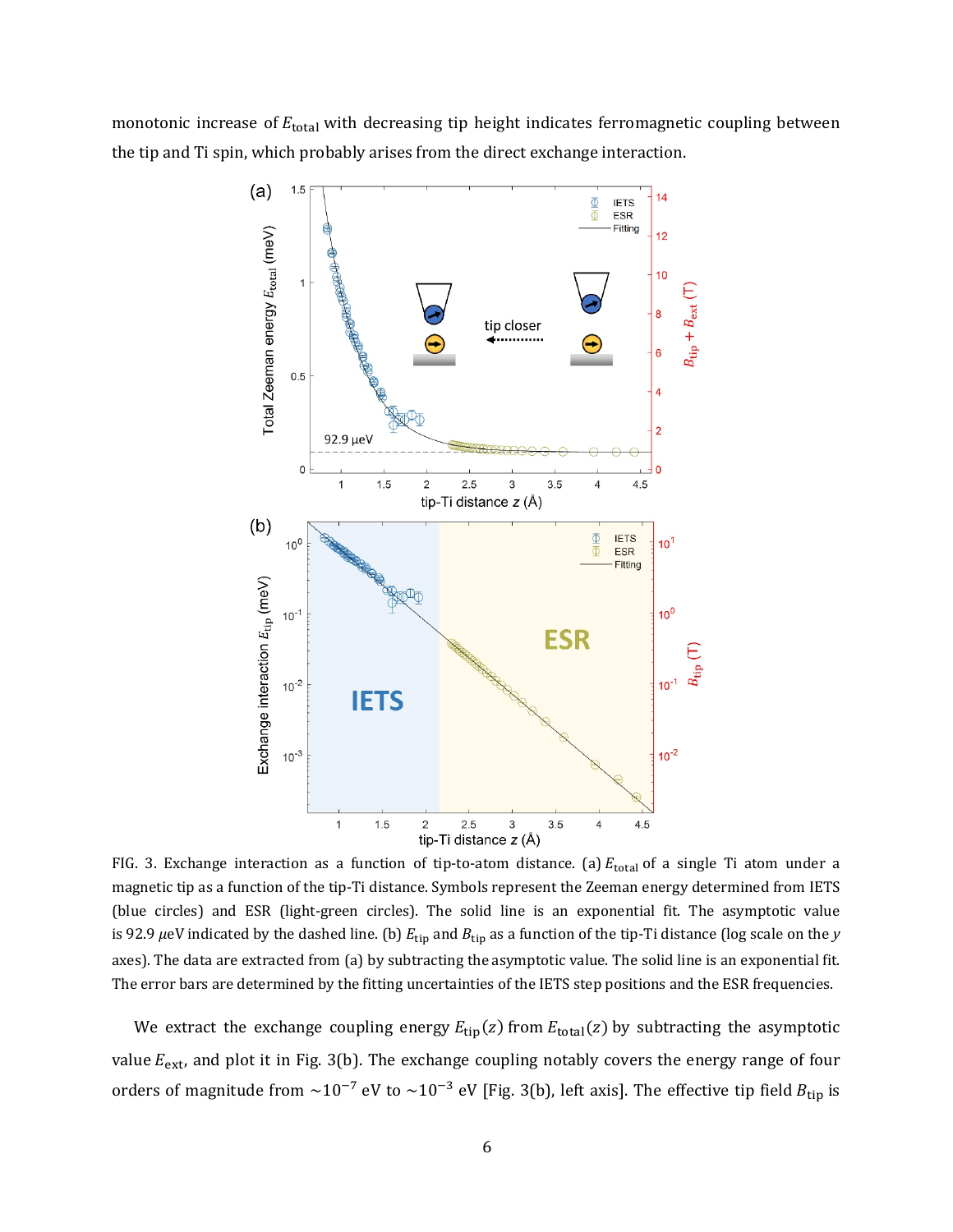then calculated as  $B_{\text{tip}}(z) = E_{\text{tip}}(z)/(g\mu_B)$ , giving a range from ~1 mT to ~10 T [Fig. 3(b), right axis]. This tip magnetic field with a large dynamic range could thus be used to stabilize single atom spins in weak or zero externally applied fields. It also provides a large tunability of quantum states of coupled atoms by controlling the Zeeman energy of an individually selected atoms [23, 31]. Sweeping the tip field by moving the tip can also be used to achieve ESR, by tuning the Zeeman energy into resonance with a fixed-frequency RF voltage, which provides some technical advantages over sweeping the frequency of the RF voltage [44].

Note that fitting  $E_{total}(z)$  by considering the tilting of  $B_{tip}$  with respect to  $B_{ext}$  yields similar decay constant  $d_{\text{exch}}$  and a tilting angle  $\varphi$  of ~60 degrees for this tip [Fig. S2 [41]]. Including magnetic dipolar coupling in the model improves the fitting only marginally, for distances larger than 4  $\AA$ . Thus, we didn't consider the dipolar coupling in the fitting in Fig. 3.

In addition to the static control of the Zeeman energy by the tip exchange field, a time-varying exchange field allows resonant control the Ti spin states, which makes the ESR measurement possible. The AC electric field due to  $V_{RF}$  drives ESR, but does not couple to the spin directly. Instead, to drive single-spin transitions, the AC electric field produces an effective AC magnetic field,  $B_{AC}(t) = B_{AC} \cos(2\pi ft)$ , oscillating at the Larmor frequency in the plane perpendicular to the quantization axis of the spin. On resonance, the Rabi frequency  $\Omega$  is proportional to  $B_{AC}$ . For Ti on MgO, the measured Ω at the tip-Ti distance  $z = 4.3 \text{ Å}$  is ~2.8 rad/μs (at  $V_{RF} = 10 \text{ mV}$ ; see Fig. S3 [41]), corresponding to an effective AC magnetic field of  $\sim 0.03$  mT. The origin of this field cannot be the oscillating tunneling current  $\left($  <1 pA) or the displacement current  $\left($   $\sim$ 1 pA) induced by the RF voltage. The resulting magnetic field amounts to only  $\sim$ 10<sup>-6</sup> mT (assuming an atomic radius of 1 Å), as calculated by Maxwell's equations (Supplemental Sec. 8 [41]).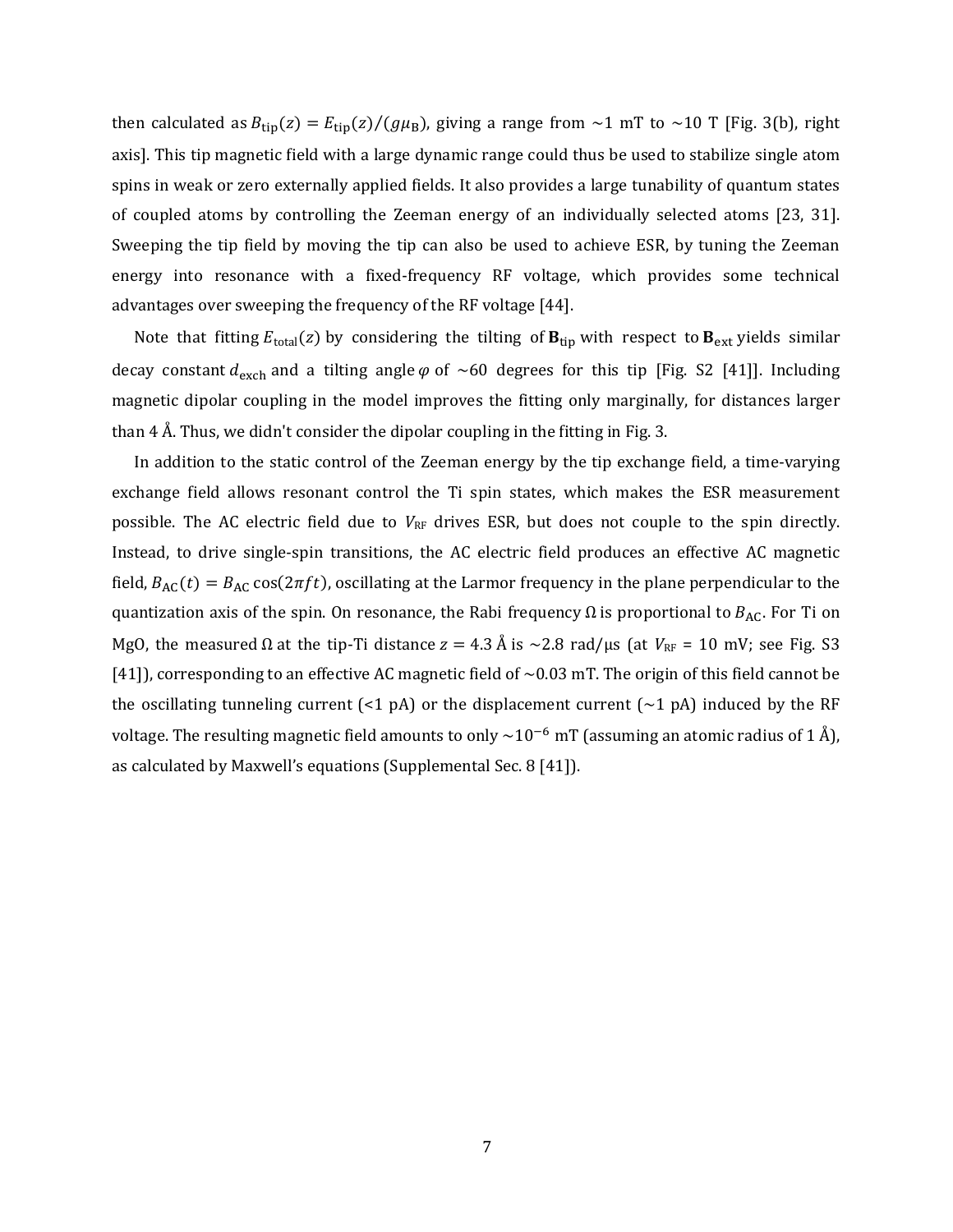

FIG. 4. Driving ESR by varying tip-Ti magnetic interactions. (a) and (b), Schematic of two possible ESR driving mechanisms: modulation of the (a) exchange and (b) magnetic dipolar interactions. (c) Extracted AC magnetic field as a function of tip-Ti distance *z* at  $V_{RF}$  = 10 mV. Red solid curve is the fit considering exchange interactions (with  $\varphi \approx 60^{\circ}$ ). The green dashed curve is the calculated AC magnetic field from dipolar interaction. Inset shows the rotation of the Ti spin (solid black arrow) around the AC tip field (dashed red arrow) between  $|0\rangle$  and  $|1\rangle$  states in a Bloch sphere in the rotating frame.

We propose that the ESR transitions are driven by the modulation of  $B_{tip}$  [40]. The AC electric field induces a small z-axis displacement of the Ti atom [40, 45]. Since  $B_{tip}$  is strongly spatially inhomogeneous, the vertical displacement  $\Delta z$  results in a time-varying magnetic field having a component that is perpendicular to the total field **B** [Fig. 4(a)]. In the following, we use the effective driving AC magnetic field derived from the measured Rabi rate, and then extract the corresponding  $\Delta z$  by using the measured *z*-dependent exchange interaction.

The spin Hamiltonian of Ti influenced by an RF voltage at frequency *f* is:

$$
H = g\mu_{\rm B}\mathbf{B}\cdot\mathbf{S} + g\mu_{\rm B}\Delta\mathbf{B}_{\rm tip}\cdot\mathbf{S}\cos(2\pi ft) \tag{1}
$$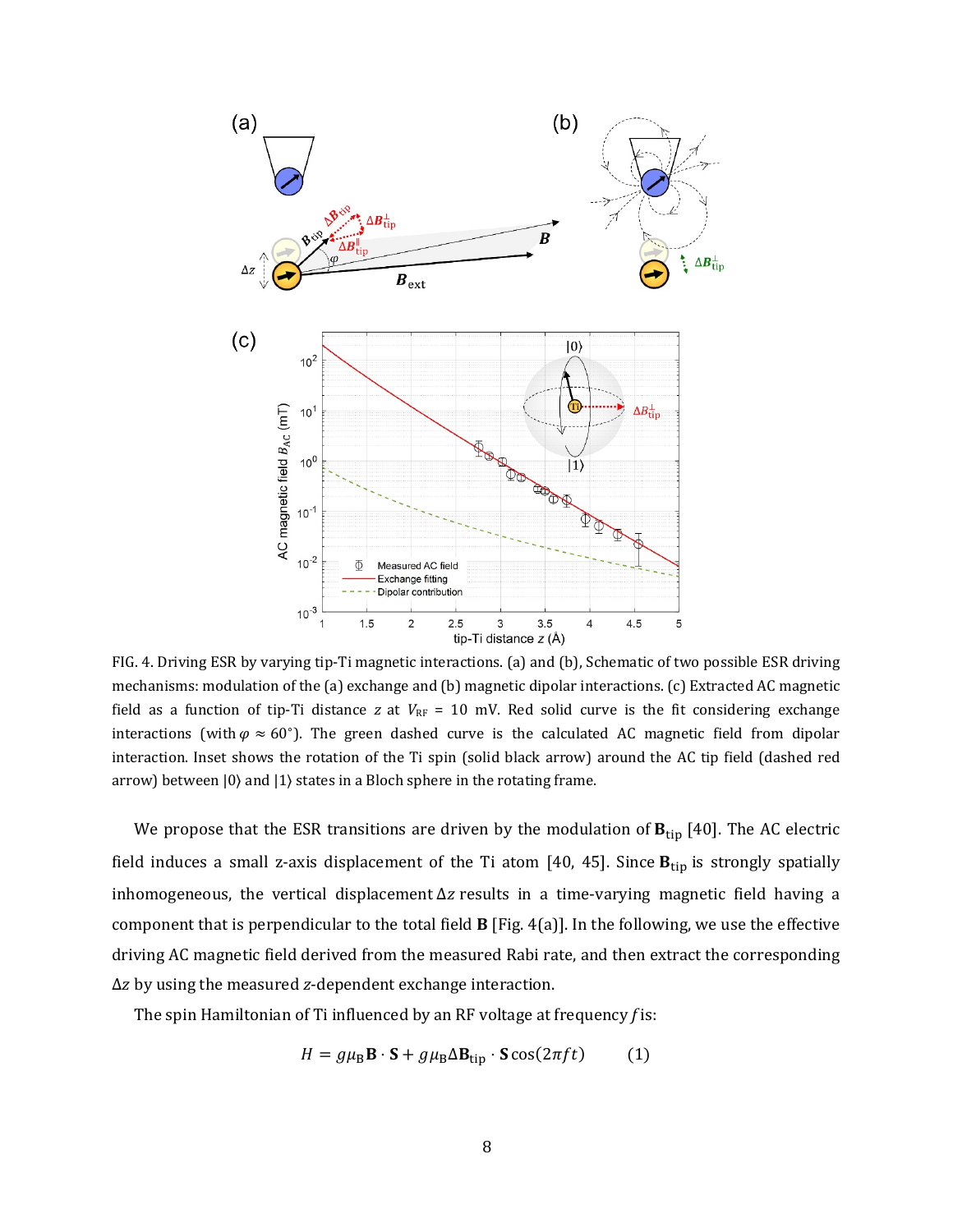The first term determines the quantization axis of the Ti spin, which is along the direction of the total magnetic field  $\mathbf{B} = \mathbf{B}_{ext} + \mathbf{B}_{tip}$  [Fig. 4(a)]. Here  $\mathbf{B}_{tip}$  is tilted with respect to **B**, by an angle given approximately by  $\varphi$  since  $B_{\text{tip}} \ll B_{\text{ext}}$  when performing ESR spectra. The oscillating tip field  $\Delta B_{\rm tip}$  cos $(2\pi ft)$  has a component  $\Delta B_{\rm tip}^\perp$  cos $(2\pi ft)$  that is perpendicular to  ${\bf B}$ , which corresponds to  $B_{\rm AC}(t)$  that drives the spin resonance. The amplitude of the driving field  $\Delta B_{\rm tip}^\perp$  is related to the zeroto-peak displacement of the Ti atom (Δz) at tip-Ti distance (z) by

$$
\Delta B_{\text{tip}}^{\perp}(z) = \frac{\partial B_{\text{tip}}}{\partial z} \Delta z \sin \varphi \approx -\frac{B_{\text{tip}}}{d_{\text{exch}}} \Delta z \sin \varphi \propto \frac{\exp(-z/d_{\text{exch}})}{z} \tag{2}
$$

Here  $\varphi \approx 60^\circ$  as determined by fitting  $E_{\text{total}}$  considering the tilting of  $B_{\text{tip}}$  (Supplemental Sec. 3 [41]).  $d_{\text{exch}}$  is the decay length of the exchange interaction between the tip and the Ti atom, which is ~0.42 Å, obtained in Fig. 3. The vertical displacement varies as  $\Delta z \propto z^{-1}$ , by assuming that  $\Delta z$ results from the AC electric field  $V_{\rm RF}/z$ . We see  $\Delta B_{\rm tip}^\perp(z)$  has the same exponential dependence on  $z$ as the exchange coupling.

To obtain the value of the vertical displacement Δz, we fit the model for  $\Delta B_{\rm tip}^\perp(z)$  of Eq. (2) to the values of  $B_{AC}$  determined experimentally [Fig. 4(c), red curve]. The values for  $B_{AC}$  were extracted from the measured values of Ω by using  $B_{AC} = 2hΩ/(gμ_B)$  (Supplemental Sec. 5 [41]). As shown in Fig. 4(c),  $\Delta B_{\text{tip}}^{\perp}(z)$  describes the trend well for  $B_{\text{AC}}$  as the tip-Ti distance changes, and the fitting yields  $Δz = 2.9 \pm 0.2$  pm at the tip-Ti distance of 4.3 Å for  $V_{RF} = 10$  mV.

If we assume that this displacement comes exclusively from the stretching of the Ti-O bond, we can infer a restoring force  $k\Delta z = q_{Ti}V_{RF} \cdot z^{-1}$ . Taking  $q_{Ti} \approx 1e$ , and using  $k = m(2\pi\nu)^2$ , where *m* is the mass of the Ti atom, we obtain a stretching frequency  $v \approx 1$  THz. We computed the Ti-O stretching frequency using density functional theory (DFT) calculations (Supplemental Sec. 7 [41]) and obtained  $v \approx 4$  THz. This larger frequency requires a larger restoring force, and thereby a smaller displacement than in the experiment. This indicates that other sources of  $\Delta z$ , in addition to the Ti-O stretching, must contribute significantly. Specifically, the relative vertical displacement of the Ti atom with respect to the tip could be enhanced by the piezo electric motion of the MgO layer, as well as the motion of the Fe atom at the tip apex [46].

The AC magnetic field might also have a contribution from the magnetic dipolar interaction between the tip and the Ti atom [Fig. 4(b)], though at these sub-nanometer distances we generally expect exchange interaction to exceed dipolar interaction [31]. The magnetic dipolar field would contribute an AC magnetic field proportional to  $(z + d_0)^{-4} \Delta z \sin \varphi$  ( $d_0 \approx 2$  Å is the diameter of an atom) [Fig. S4 [41]]. We estimate this AC dipolar magnetic field by using the  $\Delta z$  obtained above [Fig.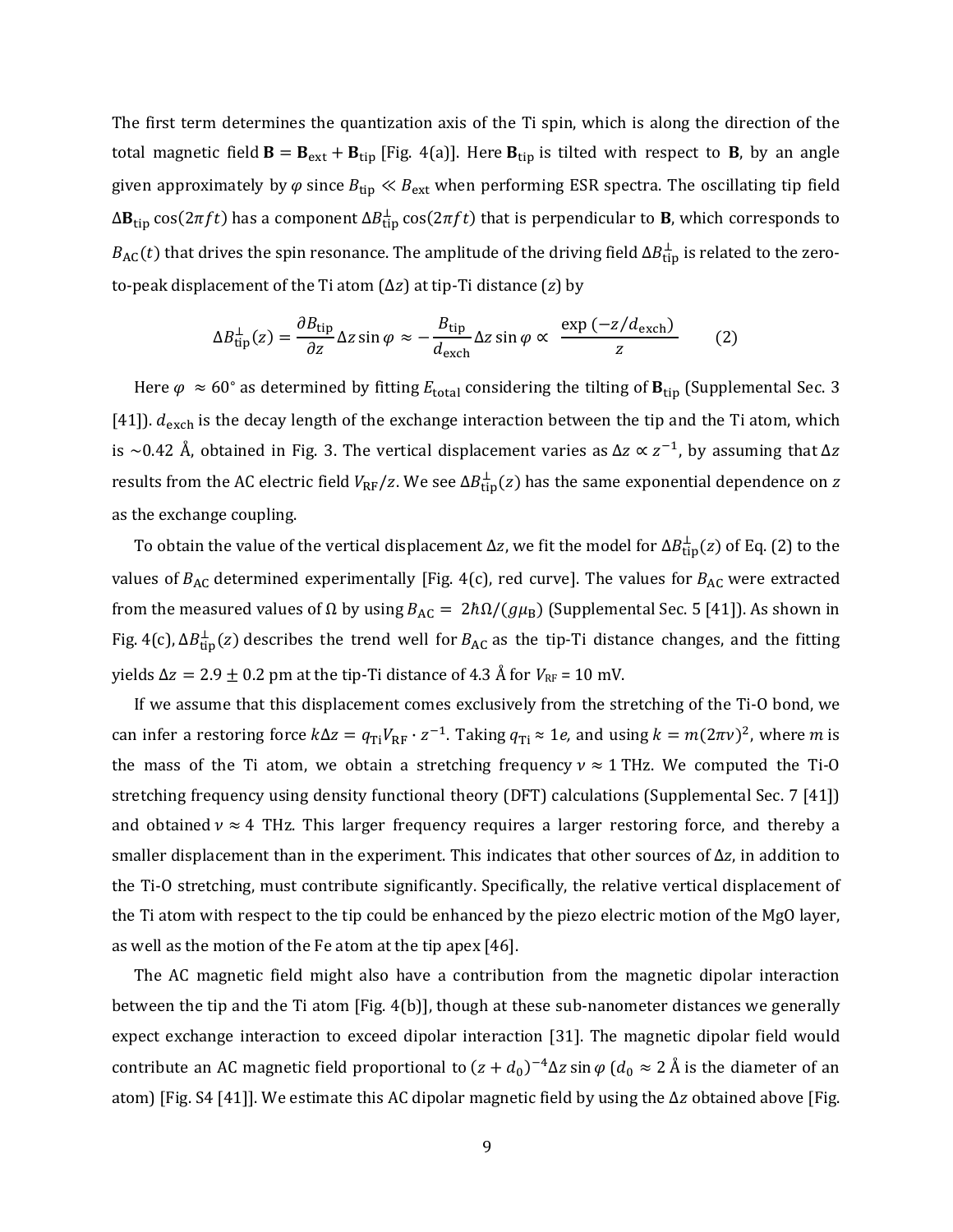4(c), green curve]. The modulation of the tip exchange field gives a better description of the slope of  $B_{AC}$  as tip-Ti distance changes. The tip exchange interaction is also more effective to drive ESR of Ti on the surface, though Fig. 4(c) shows that the dipolar magnetic field may contribute at the largest separations.

We have demonstrated that the local exchange bias on a single atom can be deliberately tuned with high precision and over many orders of magnitude. Our choice of a spin-1/2 system permits the direct visualization of the exchange interaction, by observing the energy of the spin-excitation steps and the frequency of the ESR peaks. Our quantitative analysis shows that the electric field drives ESR by modulating the exchange magnetic field, which should be applicable to spin resonance in other solid-state spin systems, such as molecular magnets [16] and quantum dots [47]. The static and dynamic control of the exchange interaction permits local probing and tuning of coupled quantum spins by applying a local magnetic field on a single atom [23, 31]. Use of a more precisely controlled magnetic tip (for example, a tip functionalized by attaching a magnetic molecule [48]), may allow the imaging of the 3D distribution of the spin-polarized atomic orbitals of a single atom on a surface.

We thank Bruce Melior for expert technical assistance. We gratefully acknowledge financial support from the Office of Naval Research. W.P. thanks the Natural Sciences and Engineering Research Council of Canada for fellowship support. F.D.N. appreciates support from the Swiss National Science Foundation under project numbers PZ00P2\_167965 and PP00P2\_176866. A.F. acknowledges CONICET (PIP11220150100327) and FONCyT (PICT-2012-2866). Y.B., P.W., T.C. and A.J.H acknowledge support from IBS-R027-D1. J.L.L. acknowledges support from the ETH Fellowship program. J.F-R. thanks FCT under the project "PTDC/FIS-NAN/4662/2014" as well as Generalitat Valenciana funding Prometeo2017/139 and MINECO Spain (Grant No. MAT2016- 78625-C2).

## **References**

[1] L. Balents, Nature **464**, 199 (2010).

[2] Y. Kajiwara *et al.*, Nature **464**, 262 (2010).

[3] D. Hirobe, M. Sato, T. Kawamata, Y. Shiomi, K.-i. Uchida, R. Iguchi, Y. Koike, S. Maekawa, and E. Saitoh, Nat. Phys. **13**, 30 (2016).

[4] J. Nogués, J. Sort, V. Langlais, V. Skumryev, S. Suriñach, J. S. Muñoz, and M. D. Baró, Phys. Rep. **422**, 65 (2005).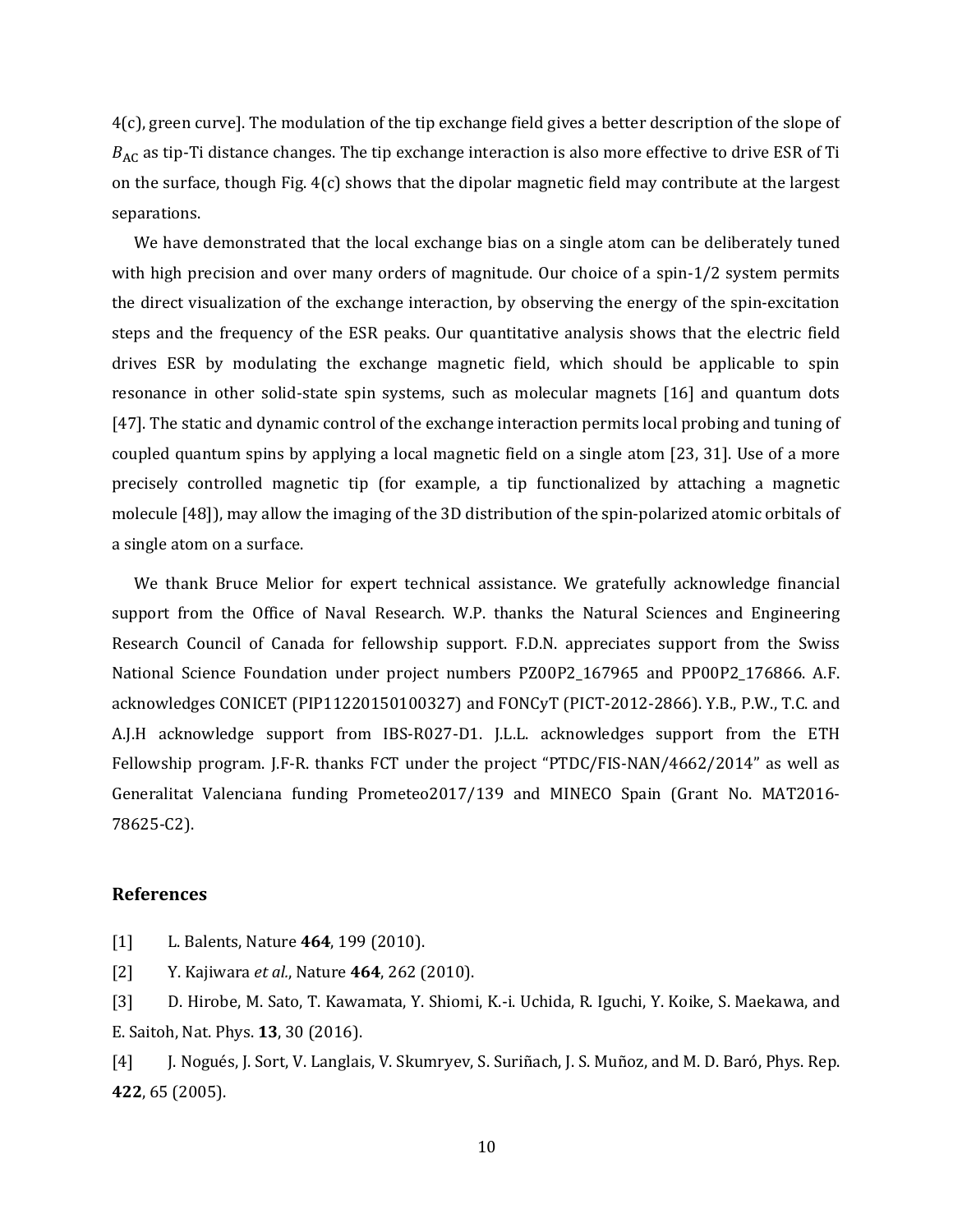[5] S. Gider, B.-U. Runge, A. C. Marley, and S. S. P. Parkin, Science **281**, 797 (1998).

[6] V. Skumryev, S. Stoyanov, Y. Zhang, G. Hadjipanayis, D. Givord, and J. Nogués, Nature **423**, 850 (2003).

[7] Y. Fan, K. J. Smith, G. Lüpke, A. T. Hanbicki, R. Goswami, C. H. Li, H. B. Zhao, and B. T. Jonker, Nat. Nanotechnol. **8**, 438 (2013).

[8] A. K. Nayak *et al.*, Nat. Mater. **14**, 679 (2015).

[9] W. Wernsdorfer, N. Aliaga-Alcalde, D. N. Hendrickson, and G. Christou, Nature **416**, 406 (2002).

[10] S. S. P. Parkin, and D. Mauri, Phys. Rev. B **44**, 7131 (1991).

[11] C. K. Majumdar, and D. K. Ghosh, J. Math. Phys. **10**, 1388 (1969).

[12] K. Binder, and A. P. Young, Rev. Mod. Phys. **58**, 801 (1986).

[13] S. Loth, S. Baumann, C. P. Lutz, D. M. Eigler, and A. J. Heinrich, Science **335**, 196 (2012).

[14] A. A. Khajetoorians, J. Wiebe, B. Chilian, and R. Wiesendanger, Science **332**, 1062 (2011).

[15] S. Krause, L. Berbil-Bautista, G. Herzog, M. Bode, and R. Wiesendanger, Science **317**, 1537 (2007).

[16] C. Godfrin, A. Ferhat, R. Ballou, S. Klyatskaya, M. Ruben, W. Wernsdorfer, and F. Balestro, Phys. Rev. Lett. **119**, 187702 (2017).

[17] S. Sanvito, Chem. Soc. Rev. **40**, 3336 (2011).

[18] P. Gambardella *et al.*, Science **300**, 1130 (2003).

[19] C. F. Hirjibehedin, C.-Y. Lin, A. F. Otte, M. Ternes, C. P. Lutz, B. A. Jones, and A. J. Heinrich, Science **317**, 1199 (2007).

[20] B. Bryant, A. Spinelli, J. J. T. Wagenaar, M. Gerrits, and A. F. Otte, Phys. Rev. Lett. **111**, 127203 (2013).

[21] I. G. Rau *et al.*, Science **344**, 988 (2014).

[22] K. Tao, V. S. Stepanyuk, W. Hergert, I. Rungger, S. Sanvito, and P. Bruno, Phys. Rev. Lett. **103**, 057202 (2009).

[23] S. Yan, D.-J. Choi, A. J. BurgessJacob, S. Rolf-Pissarczyk, and S. Loth, Nat. Nanotechnol. **10**, 40 (2015).

[24] R. Schmidt, C. Lazo, U. Kaiser, A. Schwarz, S. Heinze, and R. Wiesendanger, Phys. Rev. Lett. **106**, 257202 (2011).

[25] J. C. Oberg, M. R. Calvo, F. Delgado, M. Moro-Lagares, D. Serrate, D. Jacob, J. Fernandez-Rossier, and C. F. Hirjibehedin, Nat. Nanotechnol. **9**, 64 (2014).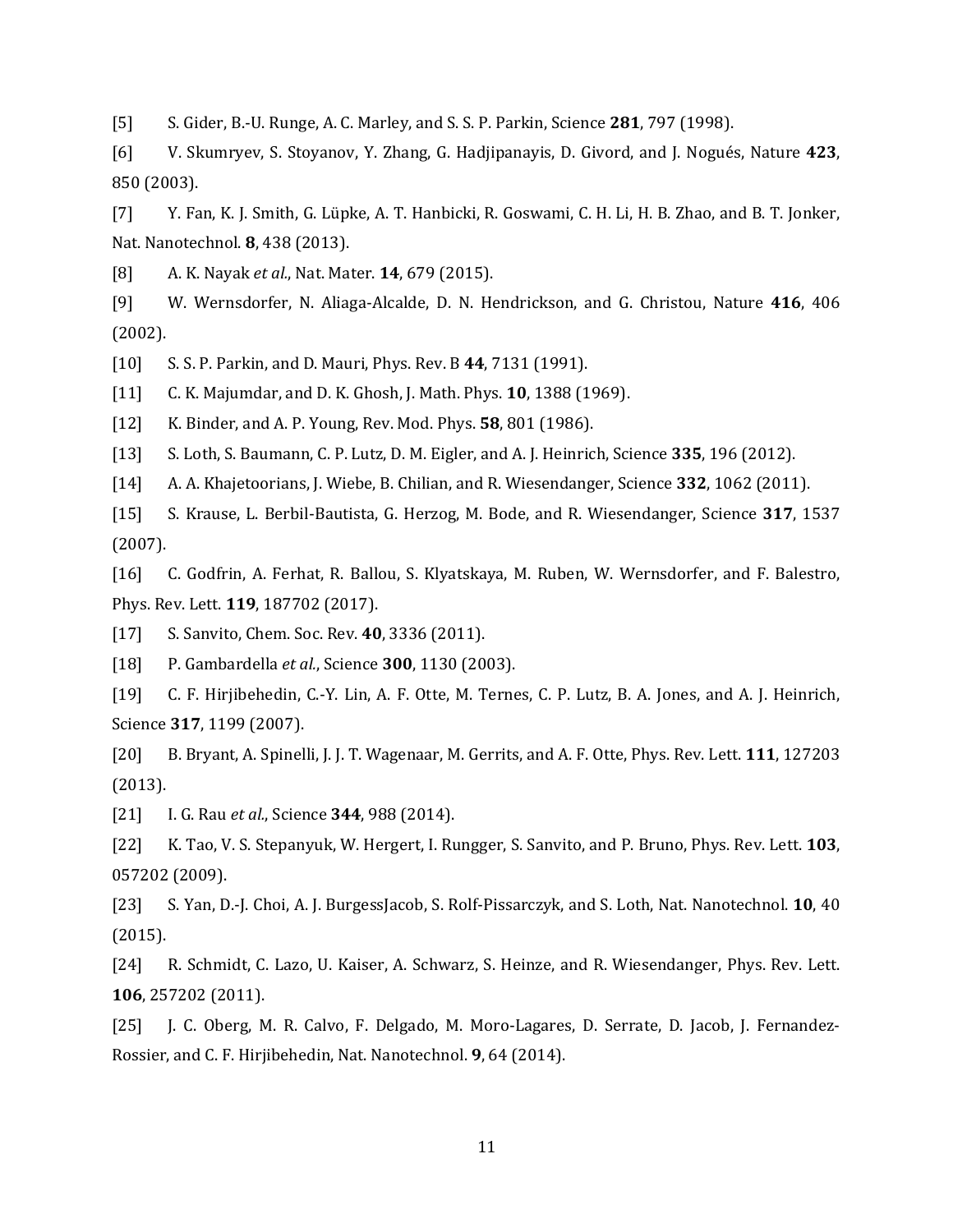[26] A. A. Khajetoorians, J. Wiebe, B. Chilian, S. Lounis, S. Blugel, and R. Wiesendanger, Nat. Phys. **8**, 497 (2012).

[27] P. Wahl, P. Simon, L. Diekhöner, V. S. Stepanyuk, P. Bruno, M. A. Schneider, and K. Kern, Phys. Rev. Lett. **98**, 056601 (2007).

[28] J. Bork, Y.-h. Zhang, L. Diekhoner, L. Borda, P. Simon, J. Kroha, P. Wahl, and K. Kern, Nat. Phys. **7**, 901 (2011).

[29] F. Meier, L. Zhou, J. Wiebe, and R. Wiesendanger, Science **320**, 82 (2008).

[30] C. F. Hirjibehedin, C. P. Lutz, and A. J. Heinrich, Science **312**, 1021 (2006).

[31] K. Yang *et al.*, Phys. Rev. Lett. **119**, 227206 (2017).

[32] J. Lambe, and R. C. Jaklevic, Phys. Rev. **165**, 821 (1968).

[33] S. Baumann, W. Paul, T. Choi, C. P. Lutz, A. Ardavan, and A. J. Heinrich, Science **350**, 417 (2015).

[34] T. Choi, W. Paul, S. Rolf-Pissarczyk, A. J. Macdonald, F. D. Natterer, K. Yang, P. Willke, C. P. Lutz, and A. J. Heinrich, Nat. Nanotechnol. **12**, 420 (2017).

[35] F. D. Natterer, K. Yang, W. Paul, P. Willke, T. Choi, T. Greber, A. J. Heinrich, and C. P. Lutz, Nature **543**, 226 (2017).

[36] P. Willke *et al.*, Science **362**, 336 (2018).

[37] K. Yang, P. Willke, Y. Bae, A. Ferrón, J. L. Lado, A. Ardavan, J. Fernández-Rossier, A. J. Heinrich, and C. P. Lutz, Nat. Nanotechnol. **13**, 1120 (2018).

[38] Y. Bae, K. Yang, P. Willke, T. Choi, A. J. Heinrich, and C. P. Lutz, Sci. Adv. **4**, eaau4159 (2018).

[39] W. Paul, K. Yang, S. Baumann, N. Romming, T. Choi, C. P. Lutz, and A. J. Heinrich, Nat. Phys. **13**, 403 (2017).

[40] J. L. Lado, A. Ferrón, and J. Fernández-Rossier, Phys. Rev. B **96**, 205420 (2017).

[41] See Supplemental Material at [url] for additional information on the experimental and calculation details, which includes Refs. [31,33,39,44,49,50–52].

[42] A. J. Heinrich, J. A. Gupta, C. P. Lutz, and D. M. Eigler, Science **306**, 466 (2004).

[43] S. Loth, K. von Bergmann, M. Ternes, A. F. Otte, C. P. Lutz, and A. J. Heinrich, Nat. Phys. **6**, 340 (2010).

[44] W. Paul, S. Baumann, C. P. Lutz, and A. J. Heinrich, Rev. Sci. Instrum. **87**, 074703 (2016).

[45] Y. Tokura, W. G. van der Wiel, T. Obata, and S. Tarucha, Phys. Rev. Lett. **96**, 047202 (2006).

[46] R. Schmidt, C. Lazo, H. Hölscher, U. H. Pi, V. Caciuc, A. Schwarz, R. Wiesendanger, and S. Heinze, Nano Lett. **9**, 200 (2009).

12